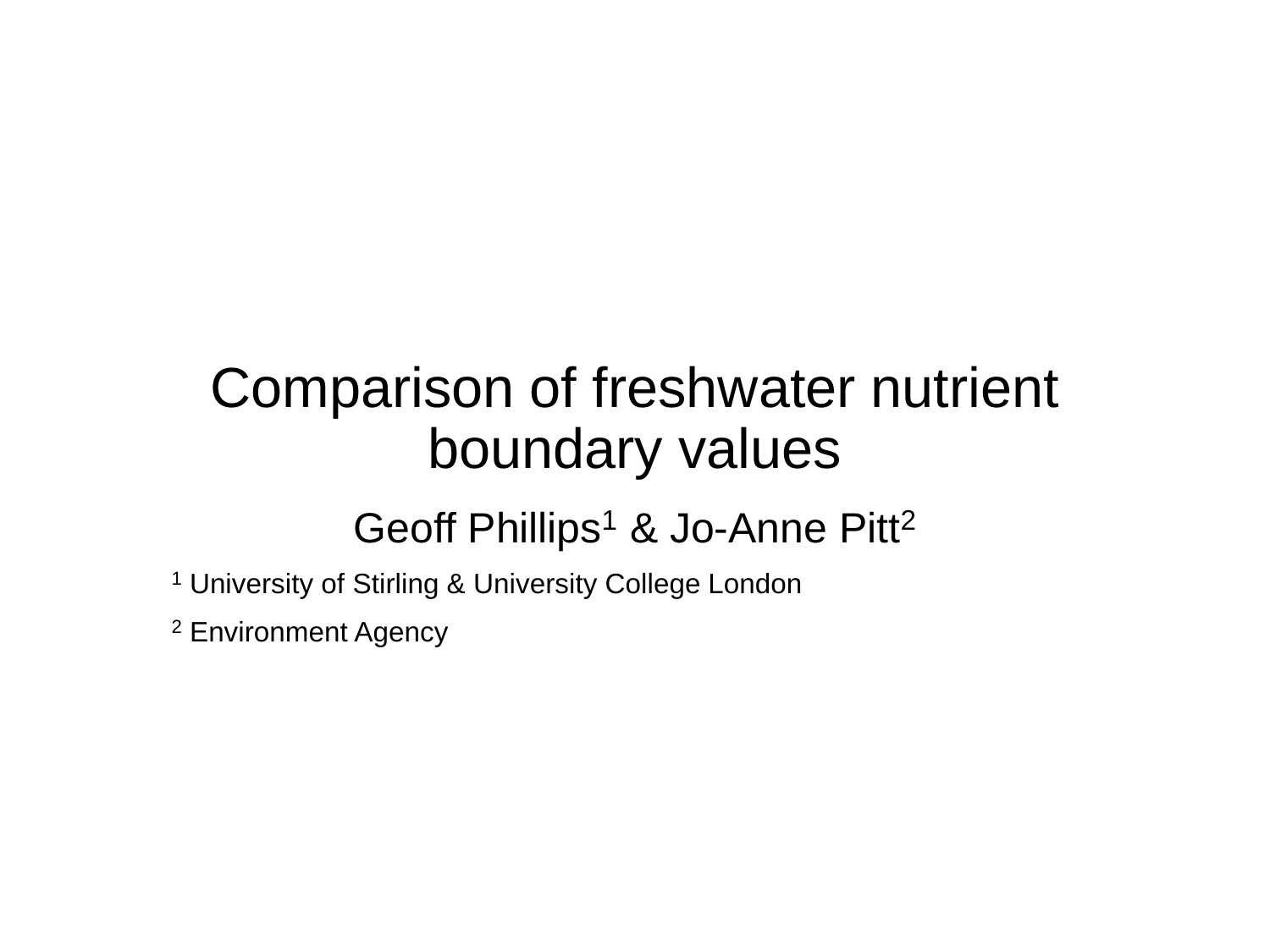- Good response from all countries for freshwater
- Draft report circulated for comment to nutrient experts April 2015
	- Several changes in allocation of MS types to broad typology
	- Corrections to boundary values
- Final report now produced
	- Relatively wide variation of boundary values
	- More variation for rivers than lakes
	- More variation for N than P



A comparison of European freshwater nutrient boundaries A report to ECOSTAT, October 2015

Geoff Phillips. Jo-Anne Pitt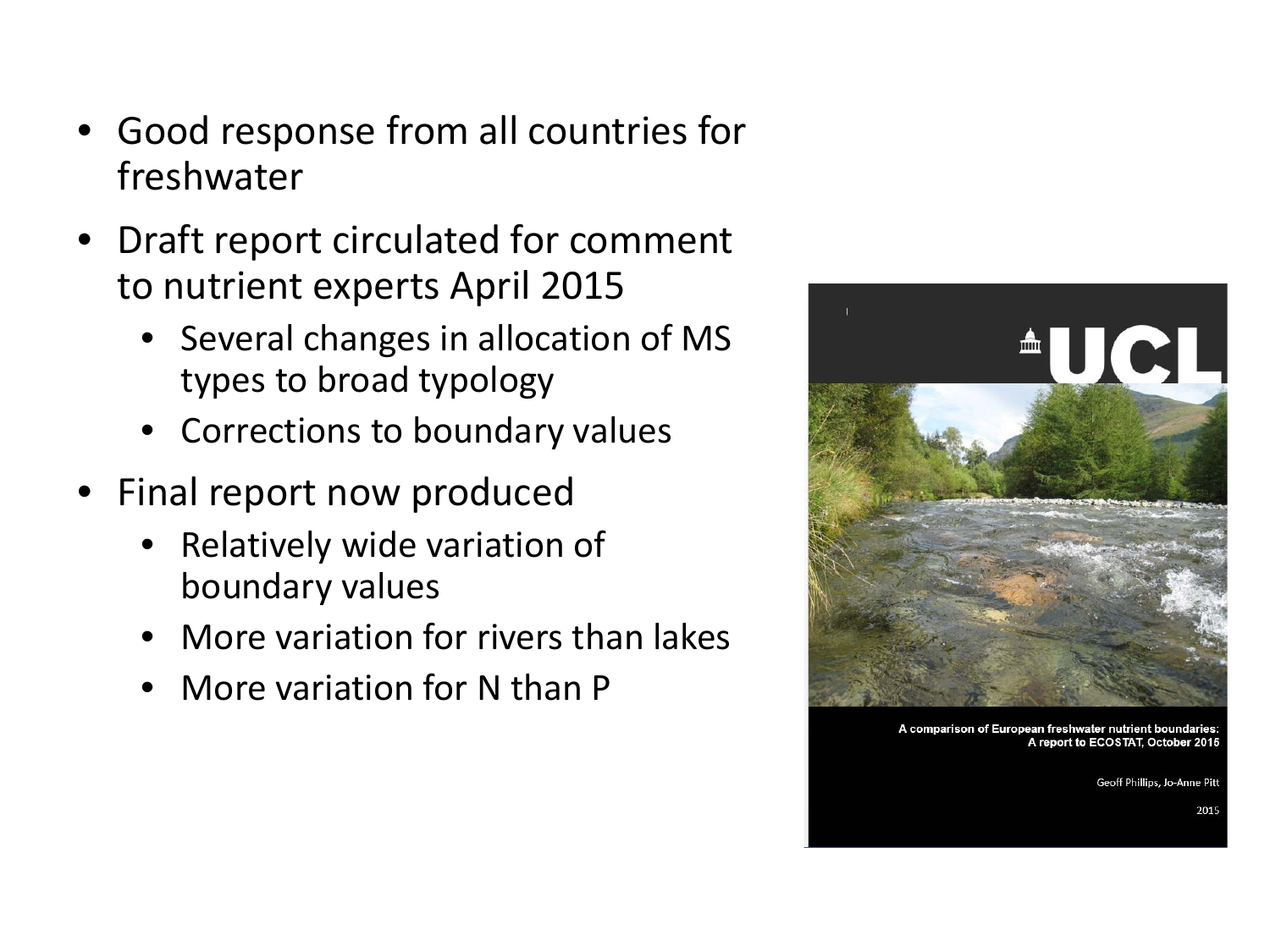### Comparison of phosphorus

- Simple comparison for lakes, all countries use a mean for total P except ES (75<sup>th</sup> percentile)
- For rivers 5 countries use 90<sup>th</sup> percentiles (halved value for comparison), 4 countries only use soluble P.
- Three countries (FR,SE,UK) use water body specific rather than type specific values (mean of type used for comparison)

|               | <b>Category Parameter</b><br><b>Code</b> | <b>Period</b>    | <b>Not</b><br><b>specified</b> | <b>Percentiles</b> |             |             | geometric<br>mean | mean           | median |
|---------------|------------------------------------------|------------------|--------------------------------|--------------------|-------------|-------------|-------------------|----------------|--------|
|               |                                          |                  |                                | <b>75th</b>        | <b>90th</b> | <b>95th</b> |                   |                |        |
| Lakes         | SRP                                      | Annual           |                                |                    |             |             |                   | $\overline{2}$ |        |
|               |                                          | Growth<br>Season |                                |                    |             |             |                   |                |        |
|               | <b>TP</b>                                | Annual           |                                | 1                  |             |             | $\overline{2}$    | 8              |        |
|               |                                          | Growth<br>Season |                                | 1                  |             |             |                   | 13             | 2      |
| <b>Rivers</b> | <b>SRP</b>                               | Annual           | 1                              |                    | 4           |             |                   | 6              |        |
|               |                                          | Growth<br>Season |                                |                    |             |             |                   | 2              |        |
|               | <b>TP</b>                                | Annual           |                                |                    | 4           |             |                   | 14             | 3      |
|               |                                          | Growth<br>Season |                                |                    |             |             |                   | 3              |        |
|               | <b>TRP</b>                               | Annual           |                                |                    |             | 1           |                   | $\overline{2}$ |        |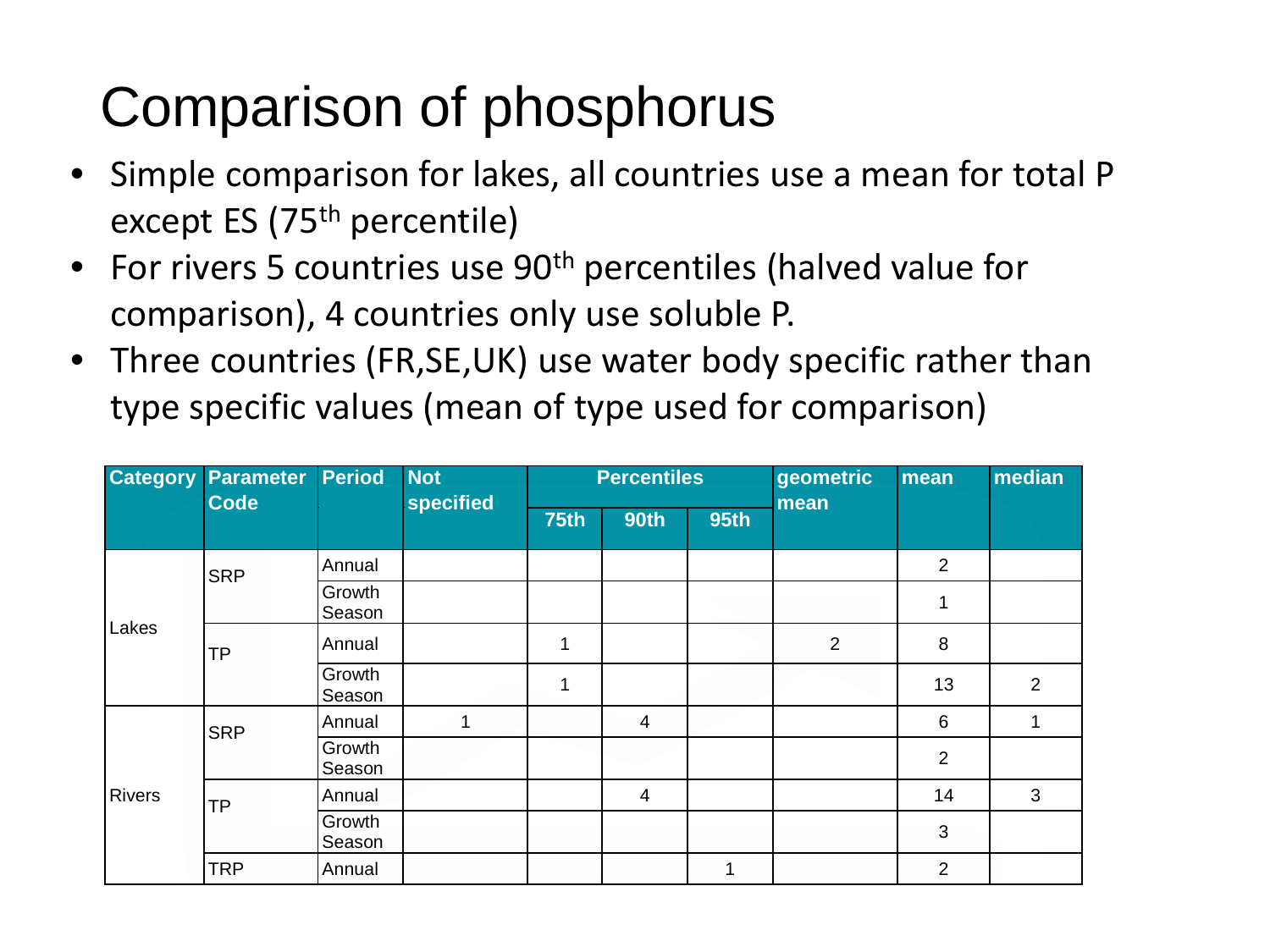#### How to make comparisons

- Country
	- Different types
- Intercalibration type
	- Most comparable water bodies, but fewer countries contributing
- Broad type
	- Less comparable water bodies, more countries contributing
- Average difference by country
	- Allow for type differences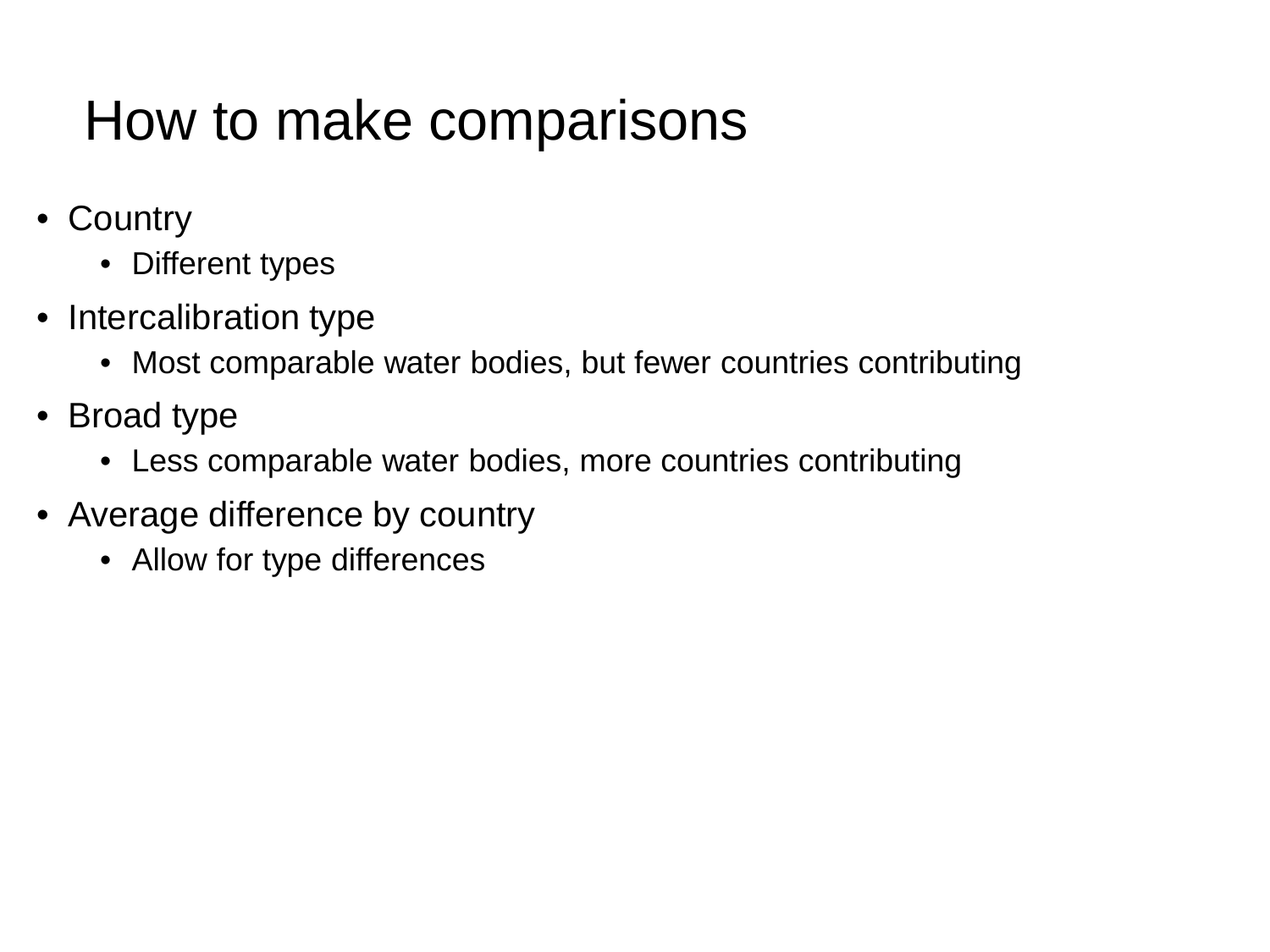#### Comparison of G/M phosphorus boundaries, lakes & rivers

- Values lower in lakes than in rivers
	- majority lake values < 100ug/l
	- 50% lake values < 50 ug/l
- Range of values smaller in lakes than in rivers
- Fewer different boundary values for rivers, despite more types
	- More single values applied to all types
- Boundary setting more variable in rivers than in lakes



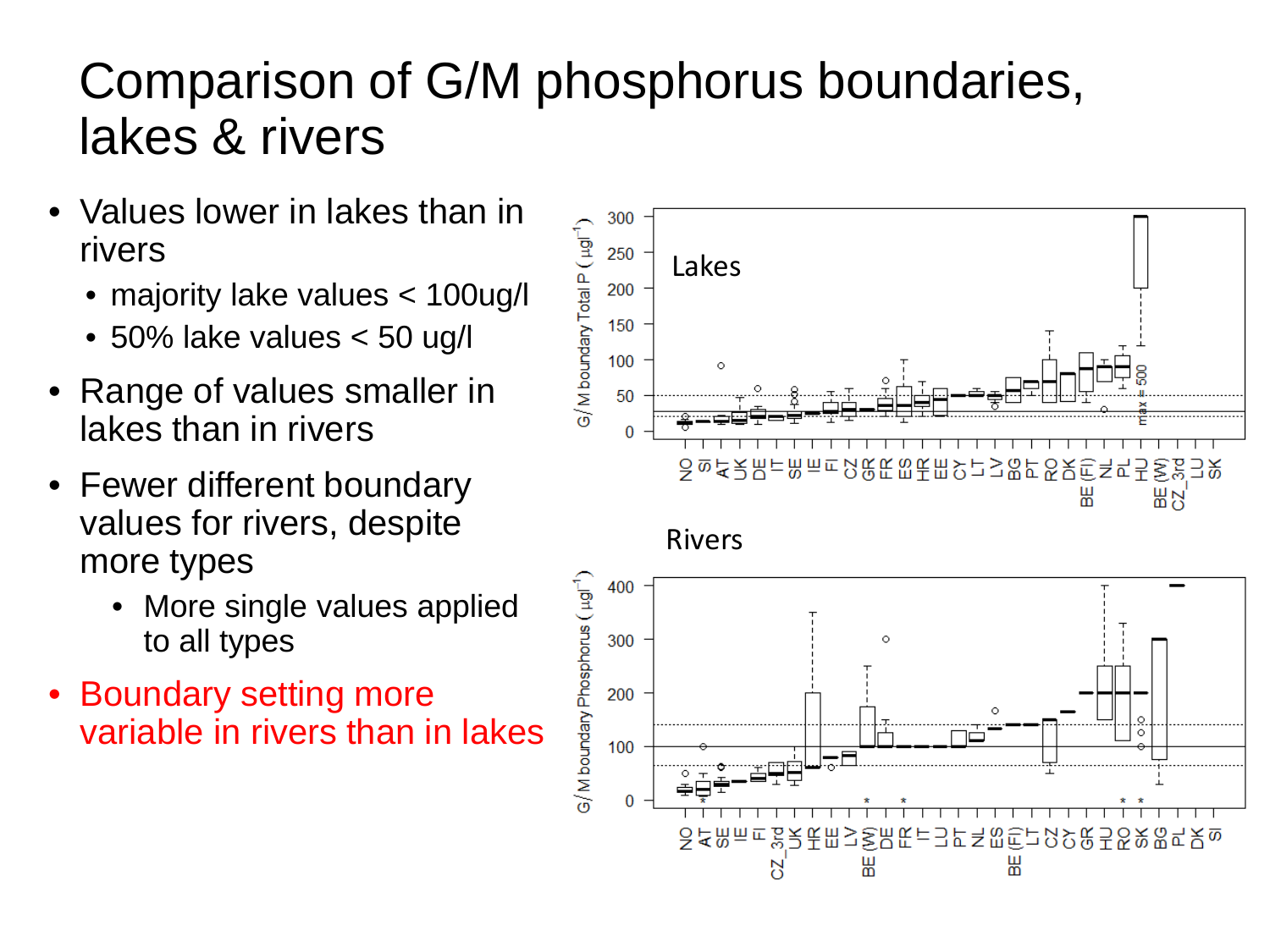#### P comparison by intercalibration type

- Small range where few countries contribute to type
- Rivers range 50 to >100µg/l
- Lakes range 30 to <100µg/l

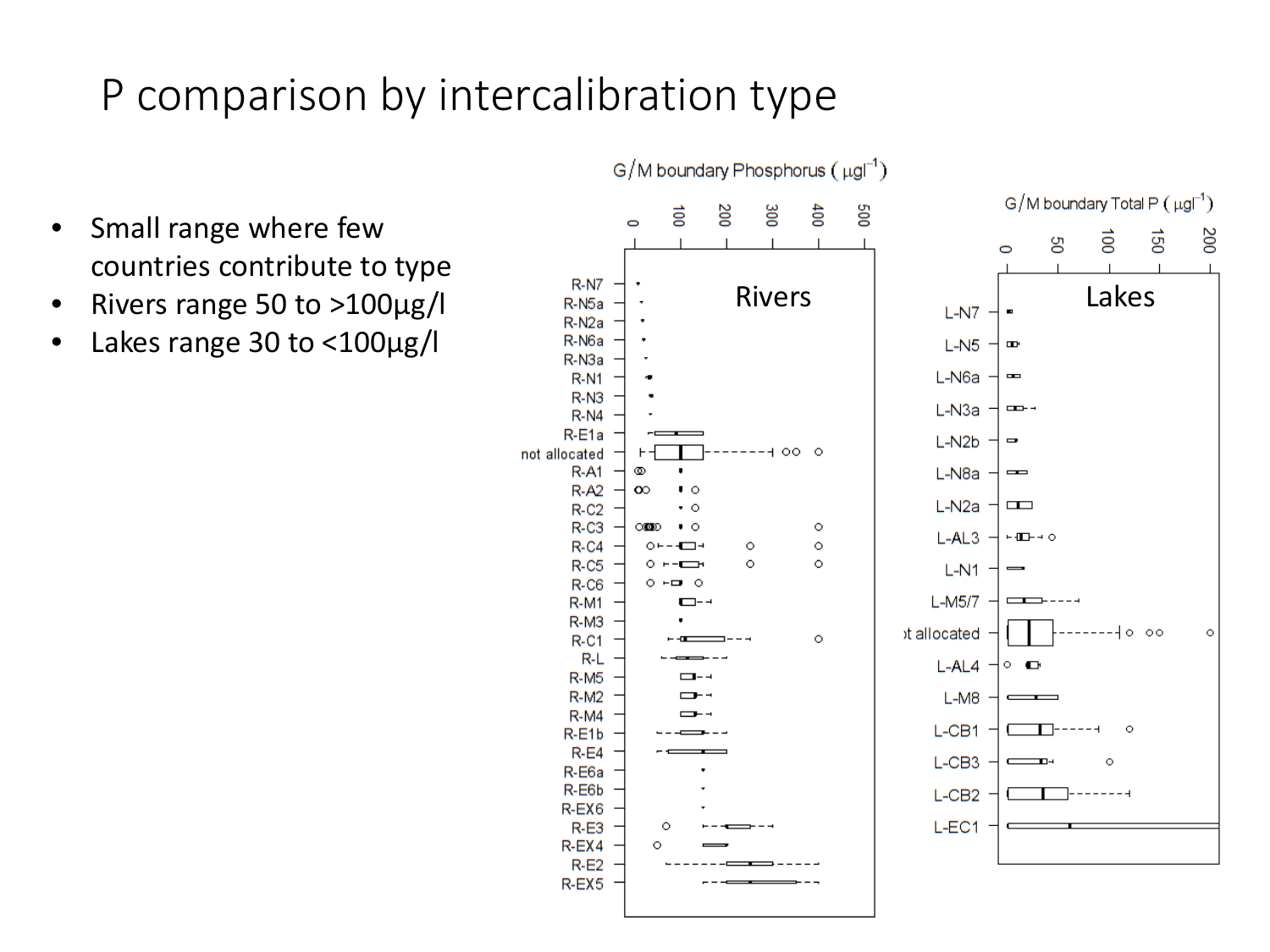# P comparison by broad type



#### Rivers Lakes



Similar conclusions using Broad types. Range rivers 75-100µg/l, lakes 30-50µg/l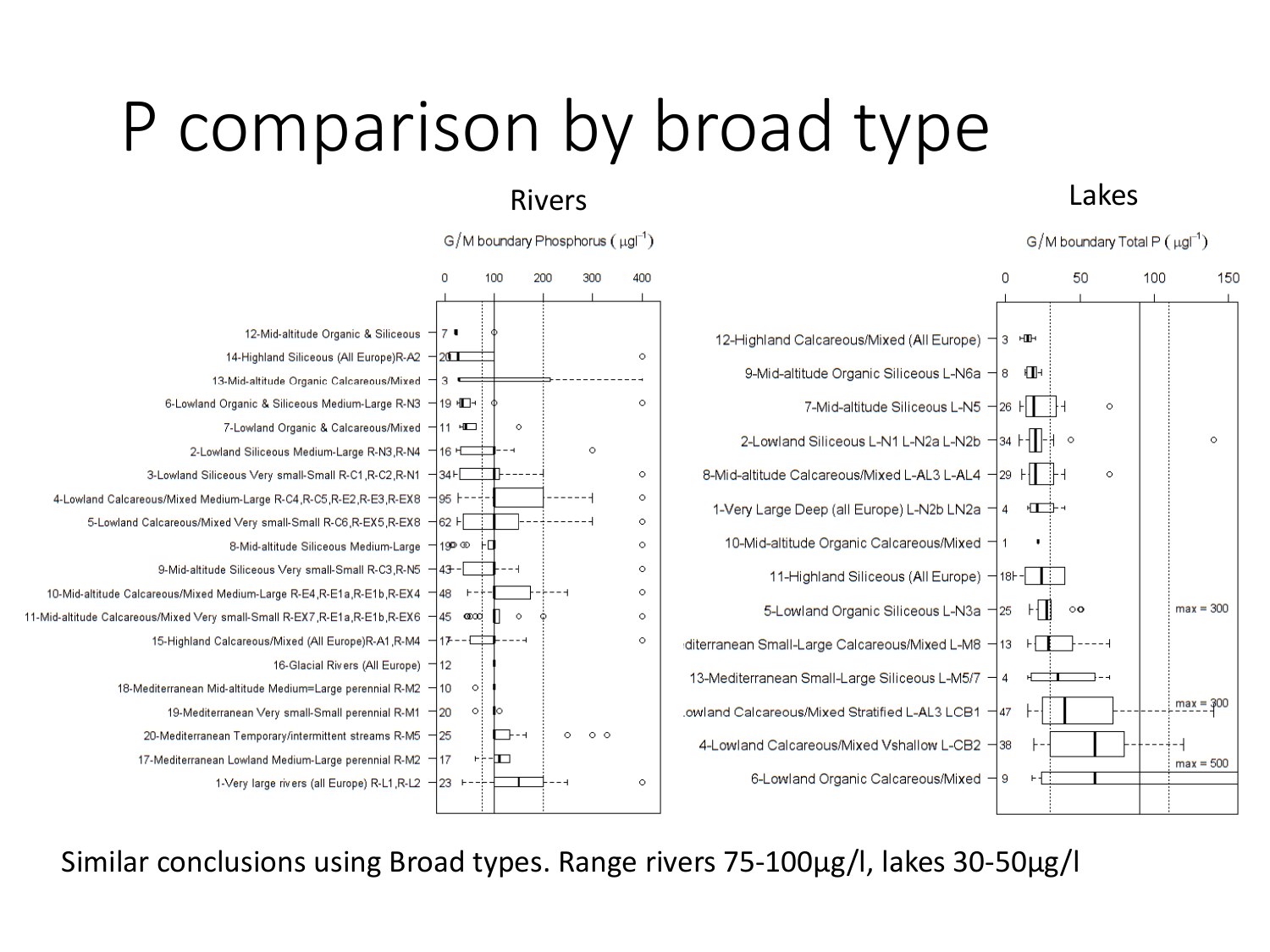# Comparison by country

Calculate:

- 1. average boundary value by broad type
- 2. national difference for each broad type
- 3. average difference by country

Lakes most differences ± 30 ug/l Rivers differences  $> \pm 50$  ug/l



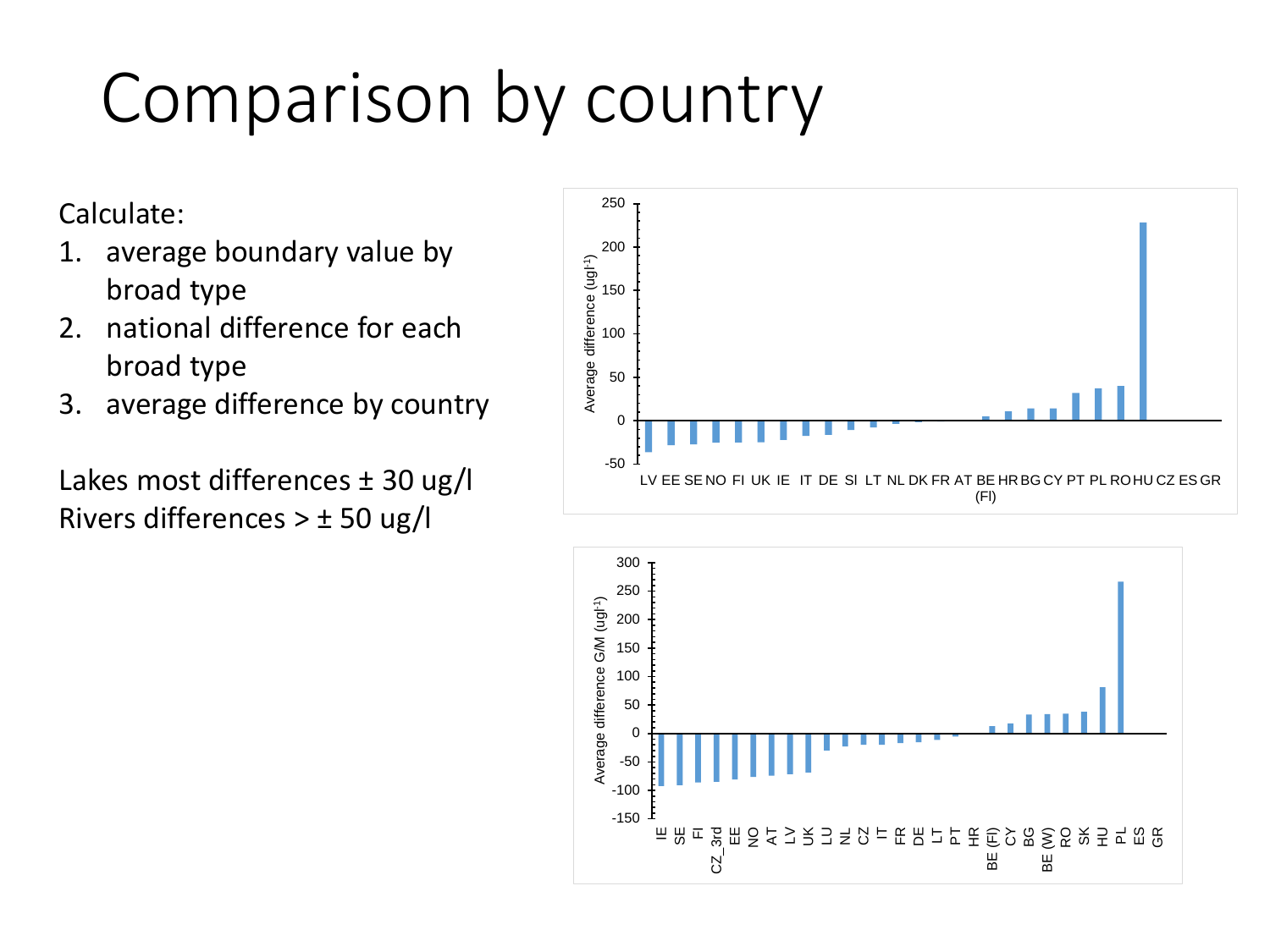## Comparison by method

Approximate order of resulting boundary values in lakes & rivers

- 1. Modelling,
- 2. Regression,
- 3. Distribution of P in classified WBs
- 4. Distribution in all WBs
- 5. Expert Judgement

Objective methods directly related to ecological status produce lower boundary values

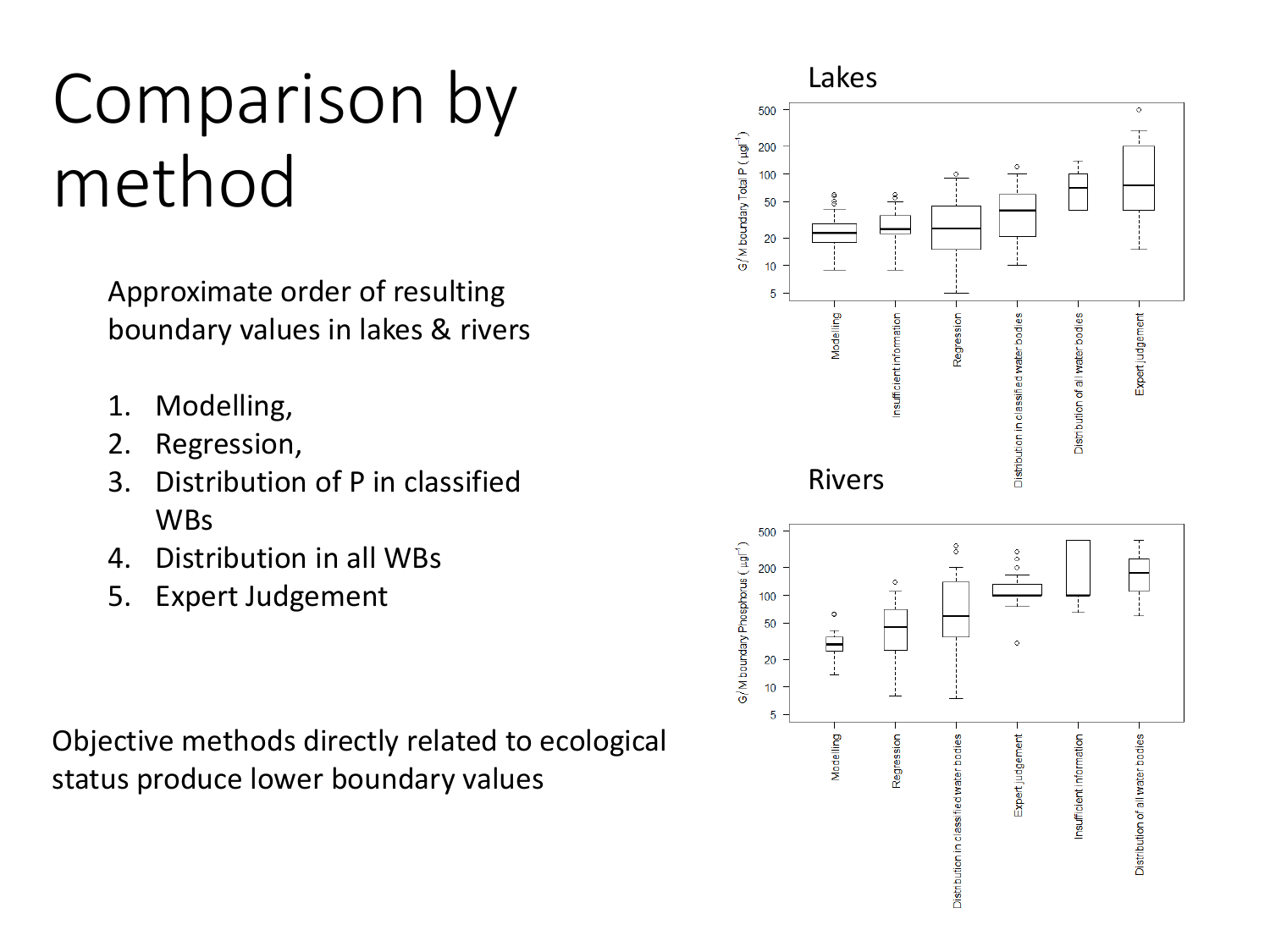# Comparison of Nitrogen

- More complicated comparison, fewer countries use Total N
- For rivers 6 countries use  $90<sup>th</sup>$  percentiles (halved value for comparison), 11 countries only use nitrate.
- Majority use annual summary metrics

| <b>Category</b> | <b>Parameter</b>     | <b>Period</b>        | <b>Not</b><br>specified | <b>90th</b><br>percentile | maximum      | mean           | median |
|-----------------|----------------------|----------------------|-------------------------|---------------------------|--------------|----------------|--------|
| Lakes           | Nitrate <sub>N</sub> | Annual               |                         |                           |              | 3              |        |
|                 |                      | <b>Growth Season</b> |                         |                           | $\mathbf{1}$ | $\overline{2}$ |        |
|                 | <b>Total N</b>       | Annual               |                         |                           |              | 5              |        |
|                 |                      | <b>Growth Season</b> | 1                       |                           |              | 9              |        |
| <b>Rivers</b>   | Nitrate <sub>N</sub> | Annual               | 1                       | 6                         | $\mathbf{1}$ | 8              | 3      |
|                 |                      | <b>Growth Season</b> |                         |                           |              | 1              |        |
|                 | <b>Total N</b>       | Annual               |                         | $\overline{2}$            |              | 7              | 1      |
|                 |                      | <b>Growth Season</b> |                         |                           |              | 3              |        |
|                 |                      |                      |                         |                           |              |                |        |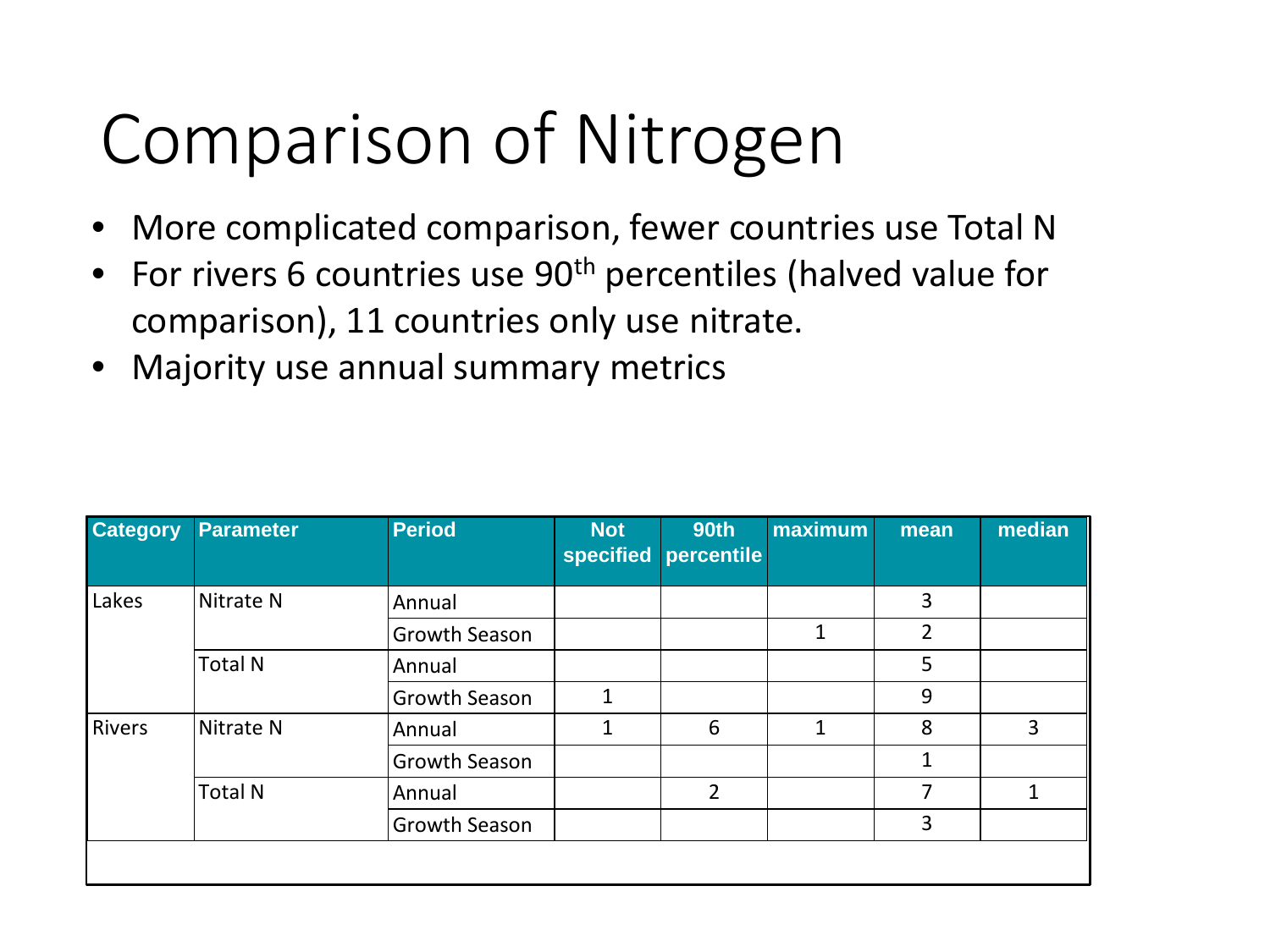# Nitrogen

- Fewer countries with boundary values
- More widespread use of upper percentiles in rivers (orange shading)
- Values in lakes < rivers
- Fewer different values in use
- Several countries report values for nitrate derived from drinking water standards

Lakes





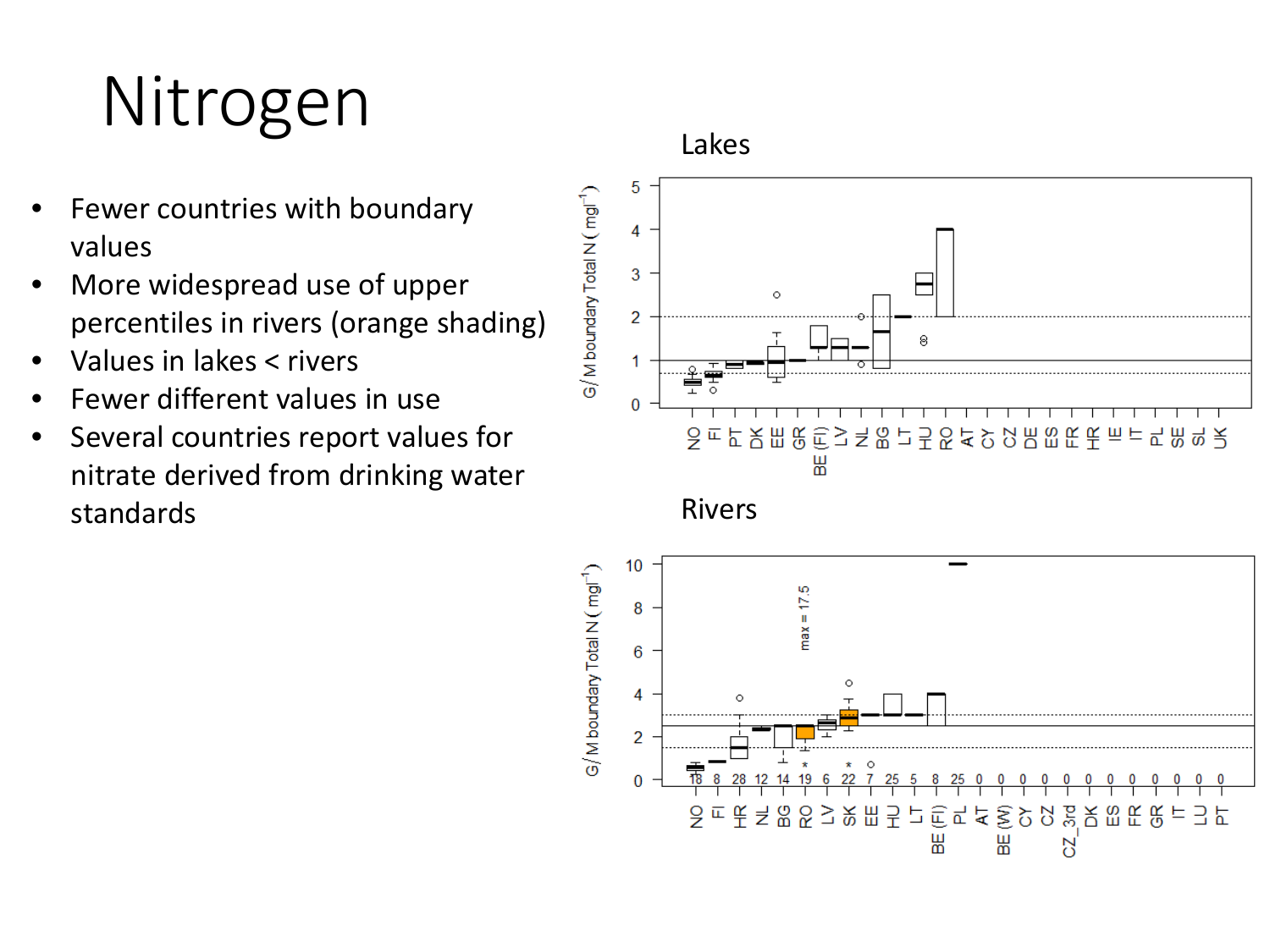# Comparison of Total N boundaries



 $G/M$  boundary Total N ( $mq^{-1}$ )

Influence of outliers obvious in rivers

Calcareous lakes have higher boundary values that siliceous types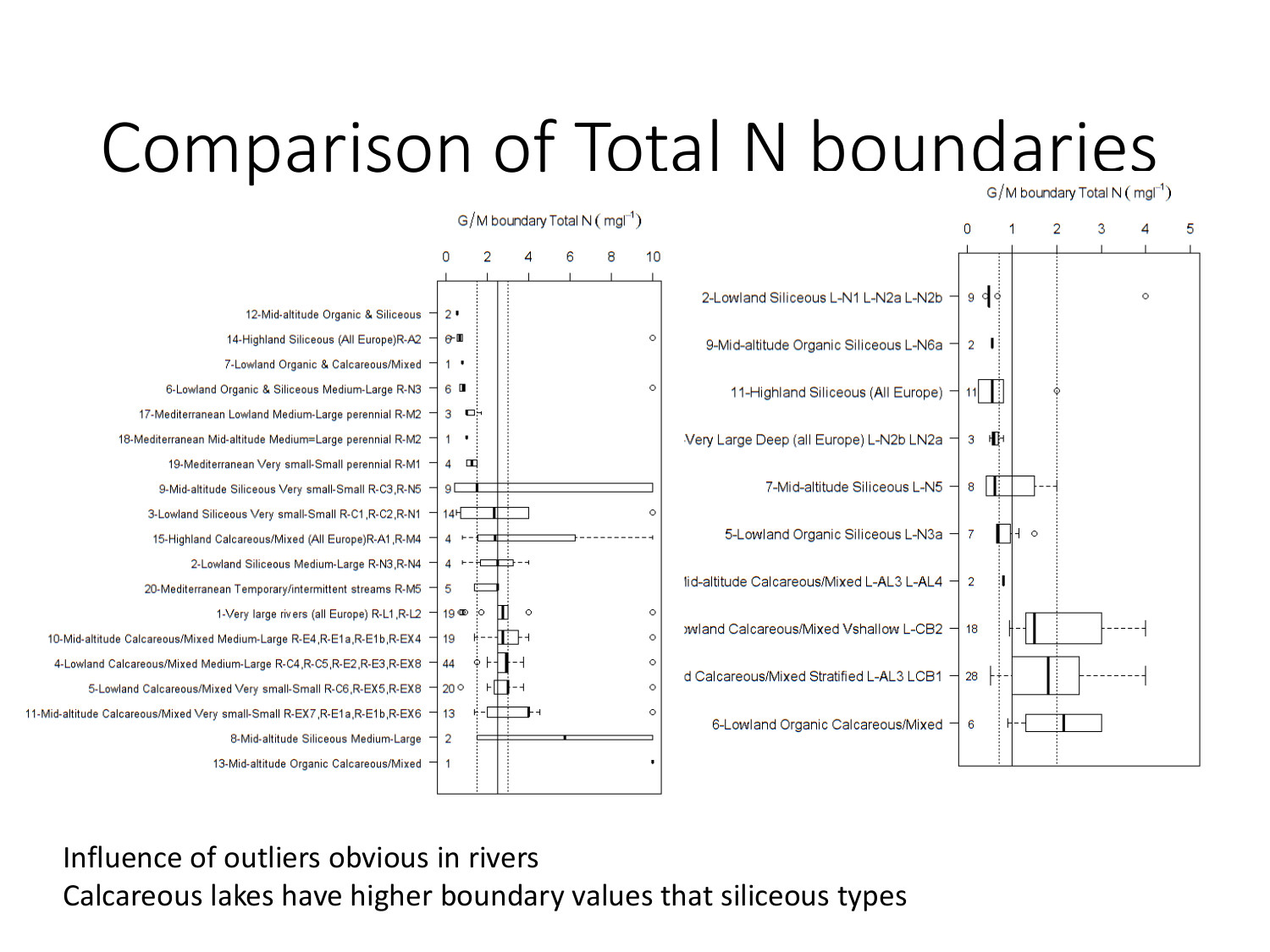# Nitrate N in rivers

Wider range of values and clear influence of 5.63 mgN/l value used by some countries regardless of type (drinking water directice)

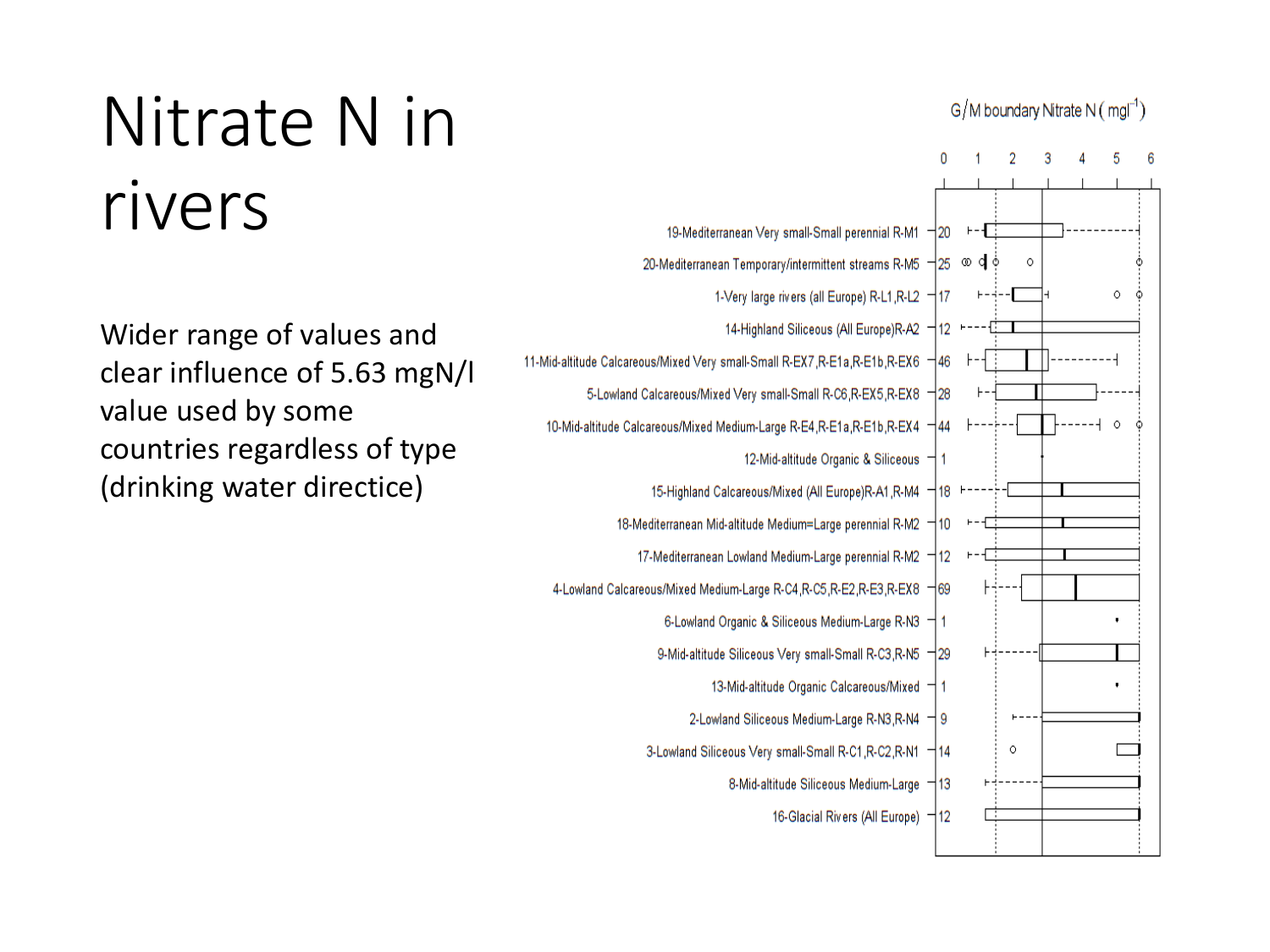## Comparison nitrogen by country

Similar to results for phosphorus Lakes ± 0.5mgN/l Rivers ± 1.5mgN/l

Lakes



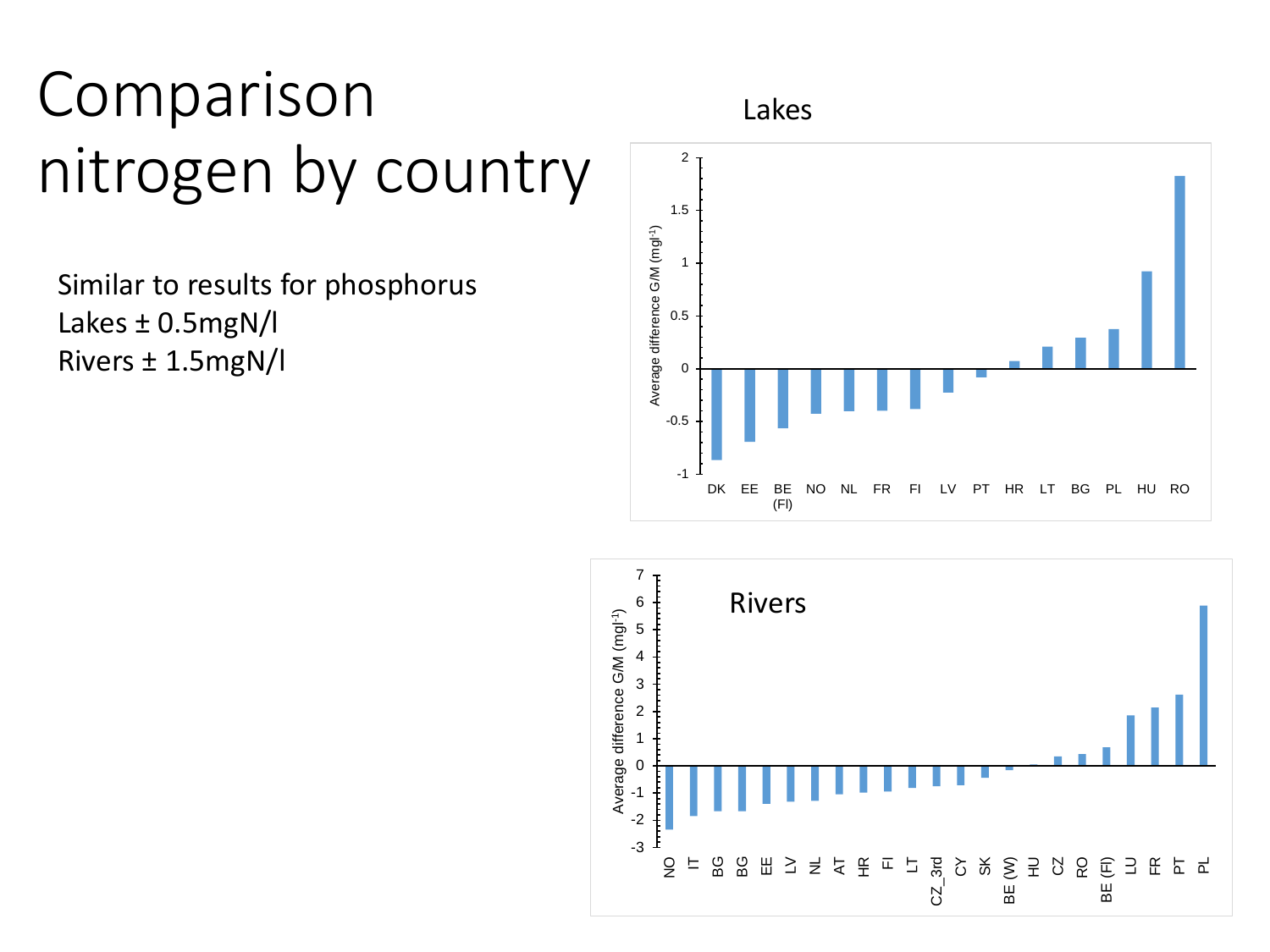### Comparison with undisturbed conditions (H/G boundary values) ospar proposed change



of 50% from reference represented undesirable disturbance

Represents a ratio of 0.66

For lakes some countries have similar level of change

For rivers majority have a higher level of change

What is realistic and is this a useful indicator?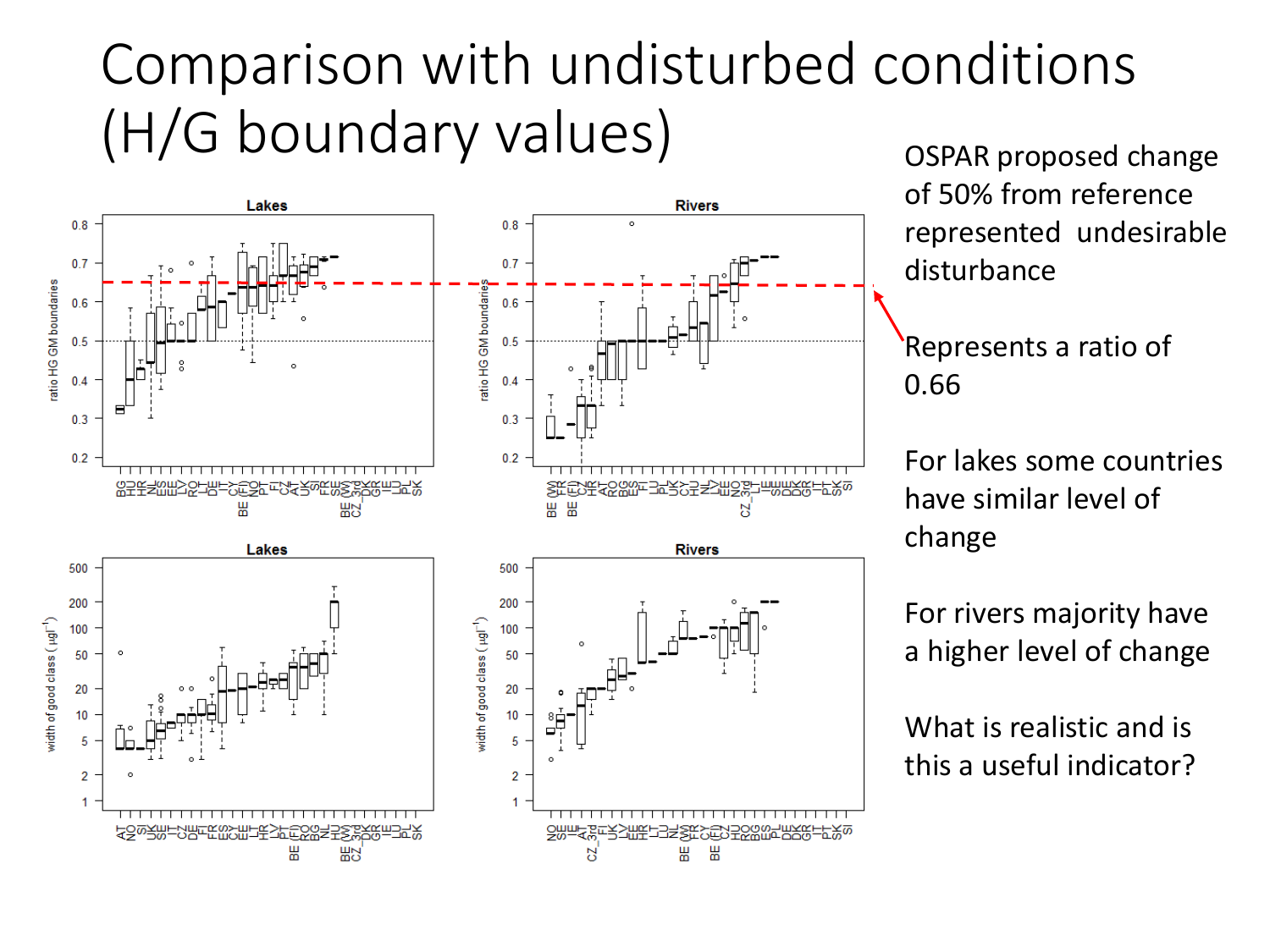#### **Conclusions**

- Different values for N & P used for boundary setting across Europe, result from
	- Differences in water body types
	- Different methods used to establish boundary values
	- Different data

BQE used, summary metrics, sampling strategy, soluble and total nutrient, random effects from use of small data sets.

- Different interpretation of similar methods (more about this when we discuss pressure response models)
- Boundaries for lakes more similar than those for rivers
- Boundaries for P more similar than those for N
	- How similar might we expect values to be?
- What are the most appropriate methods to establish boundary values